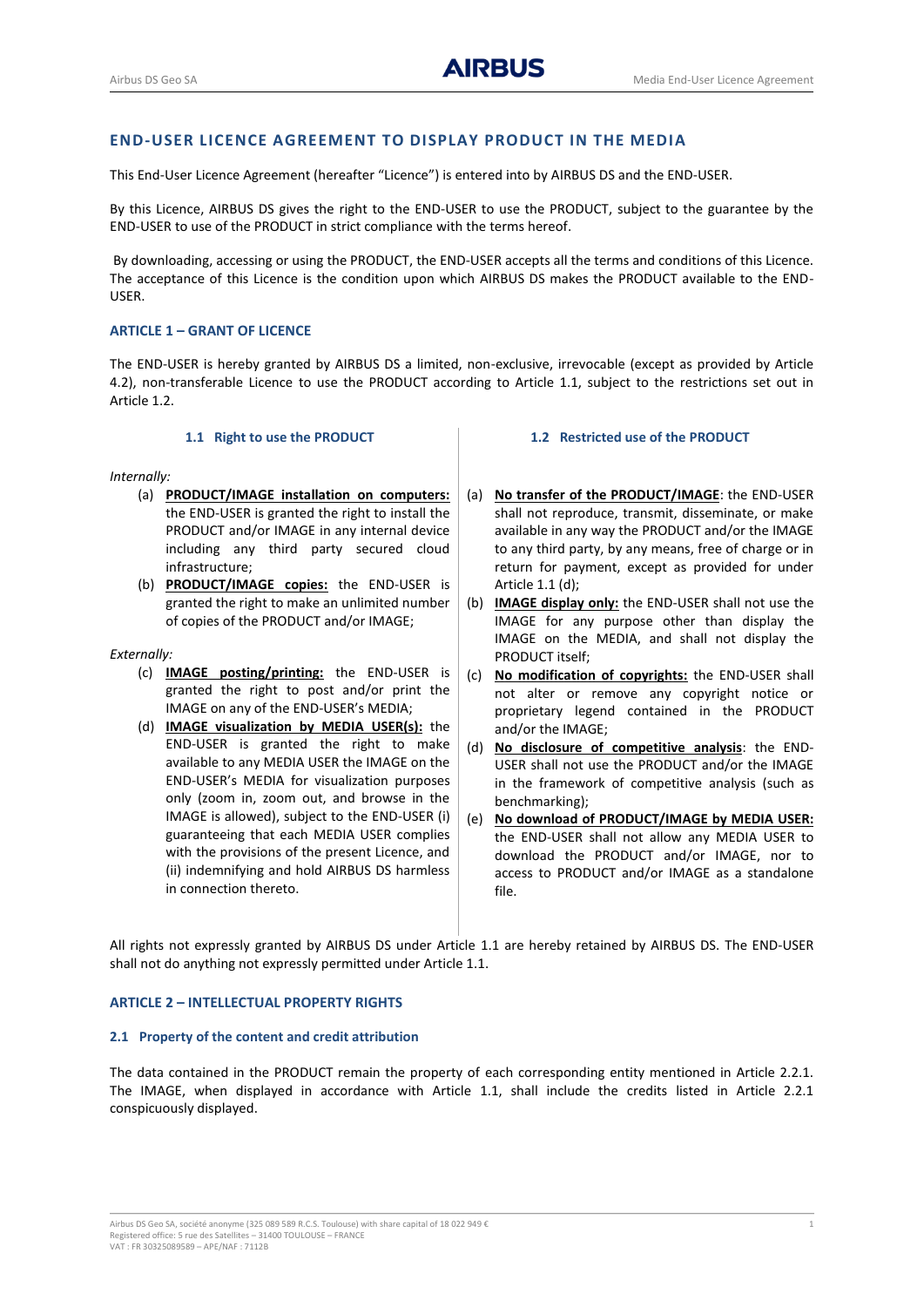#### **2.2 Intellectual Property Law**

2.2.1 The PRODUCT is protected by the copyright law detailed in the table below and international copyright laws, as applicable.

| <b>PRODUCT</b>            | <b>Entity owner</b> |                                             | Credit attribution                            |                             |              | Protected under<br>copyright law |            |
|---------------------------|---------------------|---------------------------------------------|-----------------------------------------------|-----------------------------|--------------|----------------------------------|------------|
| SPOT 1 to 5               | National<br>Centre  | d'Études                                    | $^{\prime\prime}$ ©                           | <b>CNES</b>                 | (year        | of                               | French law |
|                           | Spatiales (CNES)    |                                             |                                               | acquisition),<br>Airbus DS" | Distribution |                                  |            |
| SPOT 6 and 7              | Airbus DS           | "© Airbus DS (year of<br>acquisition)"      |                                               |                             | French law   |                                  |            |
| Pléiades                  | National<br>Centre  | d'Études                                    | "©                                            | <b>CNES</b>                 | (year        | οf                               | French law |
|                           | Spatiales (CNES)    | Distribution<br>acquisition),<br>Airbus DS" |                                               |                             |              |                                  |            |
|                           |                     |                                             |                                               |                             |              |                                  |            |
| Pléjades Neo<br>Airbus DS |                     |                                             | "© Airbus DS (year of                         |                             |              |                                  | French law |
|                           |                     |                                             | acquisition)"                                 |                             |              |                                  |            |
| PlanetSAT Global          | Planet Observer     | In 3857 projection from                     |                                               |                             |              | French law                       |            |
|                           |                     |                                             | zoom 0 to 13 : "©<br>PlanetObserver (contains |                             |              |                                  |            |
|                           |                     |                                             |                                               |                             |              |                                  |            |
|                           |                     |                                             | Copernicus data)"                             |                             |              |                                  |            |
|                           |                     |                                             | In 4326 projection from                       |                             |              |                                  |            |
|                           |                     |                                             | zoom 0 to 12 : "©                             |                             |              |                                  |            |
|                           |                     |                                             | PlanetObserver (contains                      |                             |              |                                  |            |
|                           |                     |                                             | Copernicus data)"                             |                             |              |                                  |            |

2.2.2 The PRODUCT and the satellite imagery data contained therein are protected by articles L.341-1 to 343- 7 of the French Code of Intellectual Property Law as amended by the statute of 1 July 1998 relative to database copyright, and by similar statutes in European countries that have incorporated EU Directive n°96/9 of 11 March 1996 on database copyright into their laws.

# **ARTICLE 3 – WARRANTY – LIABILITY**

- <span id="page-1-0"></span>**3.1 Warranty.** AIRBUS DS warrants that it has sufficient ownership rights in the PRODUCT to make it available to the END-USER under the terms of this Licence.
- **3.2 Disclaimer.** AIRBUS DS does not warrant that the PRODUCT is free of bugs, errors, defects or omissions, and that operation of the PRODUCT will be error-free or uninterrupted nor that all non-conformities will be corrected. It does not warrant that the PRODUCT shall meet the END-USER's requirements or expectations, or shall be fit for the END-USER's intended purposes. There are no express or implied warranties of fitness or merchantability given in connection with the use of the PRODUCT or any other warranty. AIRBUS DS disclaims all other warranties or liabilities not expressly provided in Articl[e 3.1.](#page-1-0)
- **3.3 Liability.** In no event shall AIRBUS DS, nor its licensors, be liable for any claim, damage or loss incurred by the END-USER , including without limitation indirect, compensatory, consequential, incidental, special, incorporeal or punitive damages arising out of the use of or inability to use the PRODUCT , and shall not be subject to legal action in this respect.

The financial cumulative liability of AIRBUS DS and its licensors shall in any case not exceed the fees paid by END-USER for the PRODUCT(s) giving rise to the claim.

# **ARTICLE 4 – TERM AND TERMINATION**

- **4.1 Licence term.** This License is perpetual, unless terminated pursuant to Article [4.2](#page-1-1) or otherwise specified as part of the agreement or subscription to which this Licence belongs.
- <span id="page-1-1"></span>**4.2 Termination for END**-**USER's breach of licence.** AIRBUS DS may, in addition to all other remedies to which it may be entitled under this Licence or by law, terminate this Licence by notice in writing if the END-USER breaches any of its provisions. The END-USER shall have no claim to any kind of indemnity in this case. Upon termination of